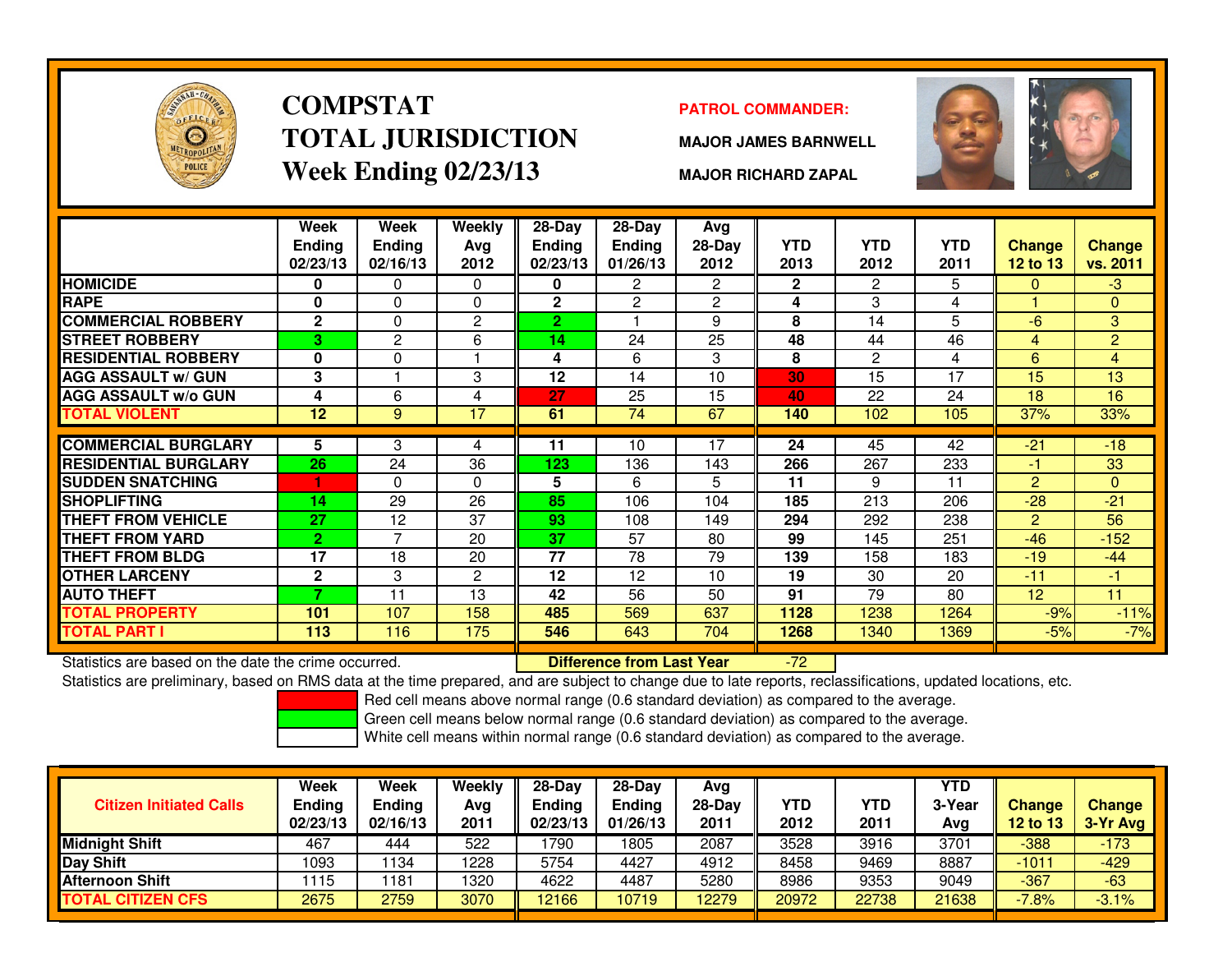

**COMPSTATWEST CHATHAM PRECINCTWeek Ending 02/23/13**

**PRECINCT COMMANDER:**

**CAPT. PHILIP REILLEY**



|                             | Week                     | Week           | <b>Weekly</b>  | $28-Day$       | $28 - Day$    | Avg            |              |                |              |                |                |
|-----------------------------|--------------------------|----------------|----------------|----------------|---------------|----------------|--------------|----------------|--------------|----------------|----------------|
|                             | <b>Ending</b>            | <b>Ending</b>  | Avg            | <b>Ending</b>  | <b>Ending</b> | 28-Day         | <b>YTD</b>   | <b>YTD</b>     | <b>YTD</b>   | <b>Change</b>  | <b>Change</b>  |
|                             | 02/23/13                 | 02/16/13       | 2012           | 02/23/13       | 01/26/13      | 2012           | 2013         | 2012           | 2011         | 12 to 13       | vs. 2011       |
| <b>HOMICIDE</b>             | 0                        | 0              | $\Omega$       | 0              | $\mathbf{0}$  | $\Omega$       | 0            | $\Omega$       | $\Omega$     | $\mathbf{0}$   | $\mathbf{0}$   |
| <b>RAPE</b>                 | $\mathbf{0}$             | $\Omega$       | $\Omega$       | 0              | $\mathbf{0}$  |                | 0            |                | $\mathbf{0}$ | $-1$           | $\overline{0}$ |
| <b>COMMERCIAL ROBBERY</b>   | 0                        | 0              | $\Omega$       | $\bf{0}$       |               | $\overline{c}$ | 1            | $\overline{2}$ | $\mathbf{0}$ | $-1$           |                |
| <b>STREET ROBBERY</b>       | $\bf{0}$                 | 0              |                |                | 4             | 3              | 10           | 6              | 4            | 4              | 6              |
| <b>RESIDENTIAL ROBBERY</b>  | 0                        | 0              | $\Omega$       | 0              |               | $\Omega$       | 1            | $\Omega$       |              |                | $\mathbf{0}$   |
| <b>AGG ASSAULT w/ GUN</b>   | $\mathbf{0}$             | $\Omega$       | $\Omega$       | 2              | $\mathbf{2}$  |                | 3            |                | 5            | $\overline{2}$ | $-2$           |
| <b>AGG ASSAULT w/o GUN</b>  |                          | $\Omega$       |                | 3              |               | $\overline{c}$ | 3            | 4              | 9            | $-1$           | $-6$           |
| <b>TOTAL VIOLENT</b>        |                          | $\mathbf{0}$   | $\overline{2}$ | 6              | 9             | 9              | 18           | 14             | 19           | 29%            | $-5%$          |
| <b>COMMERCIAL BURGLARY</b>  |                          |                |                | $\mathbf{2}$   | 2             | 3              | 5            | $\overline{2}$ | 5            | 3              | $\mathbf{0}$   |
|                             | $\overline{\phantom{a}}$ |                |                |                |               |                |              |                |              |                |                |
| <b>RESIDENTIAL BURGLARY</b> |                          | 4              | 6              | 25             | 28            | 23             | 53           | 41             | 37           | 12             | 16             |
| <b>SUDDEN SNATCHING</b>     | $\mathbf{0}$             | $\Omega$       | $\Omega$       | 0              | $\Omega$      |                | $\bf{0}$     |                |              | $-1$           | $-1$           |
| <b>SHOPLIFTING</b>          | $\mathbf{2}$             | 3              | $\mathbf{2}$   | 9              | 9             | 10             | 23           | 25             | 15           | $-2$           | 8              |
| <b>THEFT FROM VEHICLE</b>   | 4                        | $\overline{2}$ | 5              | 11             | 12            | 22             | 42           | 42             | 46           | $\Omega$       | $-4$           |
| <b>THEFT FROM YARD</b>      |                          |                | 3              | 7              | 10            | 13             | 15           | 19             | 34           | $-4$           | $-19$          |
| <b>THEFT FROM BLDG</b>      | $\mathbf{2}$             | 3              | 3              | 13             | 11            | 12             | 20           | 24             | 27           | $-4$           | $-7$           |
| <b>OTHER LARCENY</b>        | $\bf{0}$                 | $\Omega$       | $\Omega$       | $\bf{0}$       | $\Omega$      | $\overline{c}$ | $\mathbf{0}$ | 7              | 4            | $-7$           | $-4$           |
| <b>AUTO THEFT</b>           | $\bf{0}$                 |                | $\overline{c}$ | $\overline{2}$ | 3             | $\overline{ }$ | 11           | 10             | 21           |                | $-10$          |
| <b>TOTAL PROPERTY</b>       | 17                       | 15             | 23             | 69             | 75            | 91             | 169          | 171            | 190          | $-1%$          | $-11%$         |
| <b>TOTAL PART I</b>         | 18                       | 15             | 25             | 75             | 84            | 101            | 187          | 185            | 209          | $1\%$          | $-11%$         |

Statistics are based on the date the crime occurred. **Difference from Last Year** 

Statistics are based on the date the crime occurred. **Difference from Last Year Net ally are to a**t and ate to late reports, reclassifications, updated locations, etc.<br>Statistics are preliminary, based on RMS data at the t

Red cell means above normal range (0.6 standard deviation) as compared to the average.

Green cell means below normal range (0.6 standard deviation) as compared to the average.

| <b>Citizen Initiated Calls</b> | Week<br>Ending<br>02/23/13 | <b>Week</b><br><b>Ending</b><br>02/16/13 | Weekly<br>Avg<br>2011 | $28-Day$<br><b>Ending</b><br>02/23/13 | $28-Day$<br><b>Ending</b><br>01/26/13 | Avg<br>$28-Dav$<br>2011 | YTD<br>2012 | YTD<br>2011 | <b>YTD</b><br>3-Year<br>Avg | <b>Change</b><br>12 to 13 | <b>Change</b><br>3-Yr Avg |
|--------------------------------|----------------------------|------------------------------------------|-----------------------|---------------------------------------|---------------------------------------|-------------------------|-------------|-------------|-----------------------------|---------------------------|---------------------------|
| <b>Midnight Shift</b>          | 98                         | 89                                       | 100                   | 356                                   | 346                                   | 401                     | 678         | 733         | 703                         | $-55$                     | $-25$                     |
| Day Shift                      | 236                        | 225                                      | 248                   | 2231                                  | 870                                   | 993                     | 1709        | 1804        | 1764                        | $-95$                     | $-55$                     |
| <b>Afternoon Shift</b>         | 237                        | 247                                      | 271                   | 987                                   | 784                                   | 1086                    | 1888        | 1880        | 1869                        |                           | 19                        |
| <b>TOTAL CITIZEN CFS</b>       | 571                        | 57 <sup>°</sup>                          | 620                   | 3574                                  | 2000                                  | 2479                    | 4275        | 4417        | 4336                        | $-3.2%$                   | $-1.4%$                   |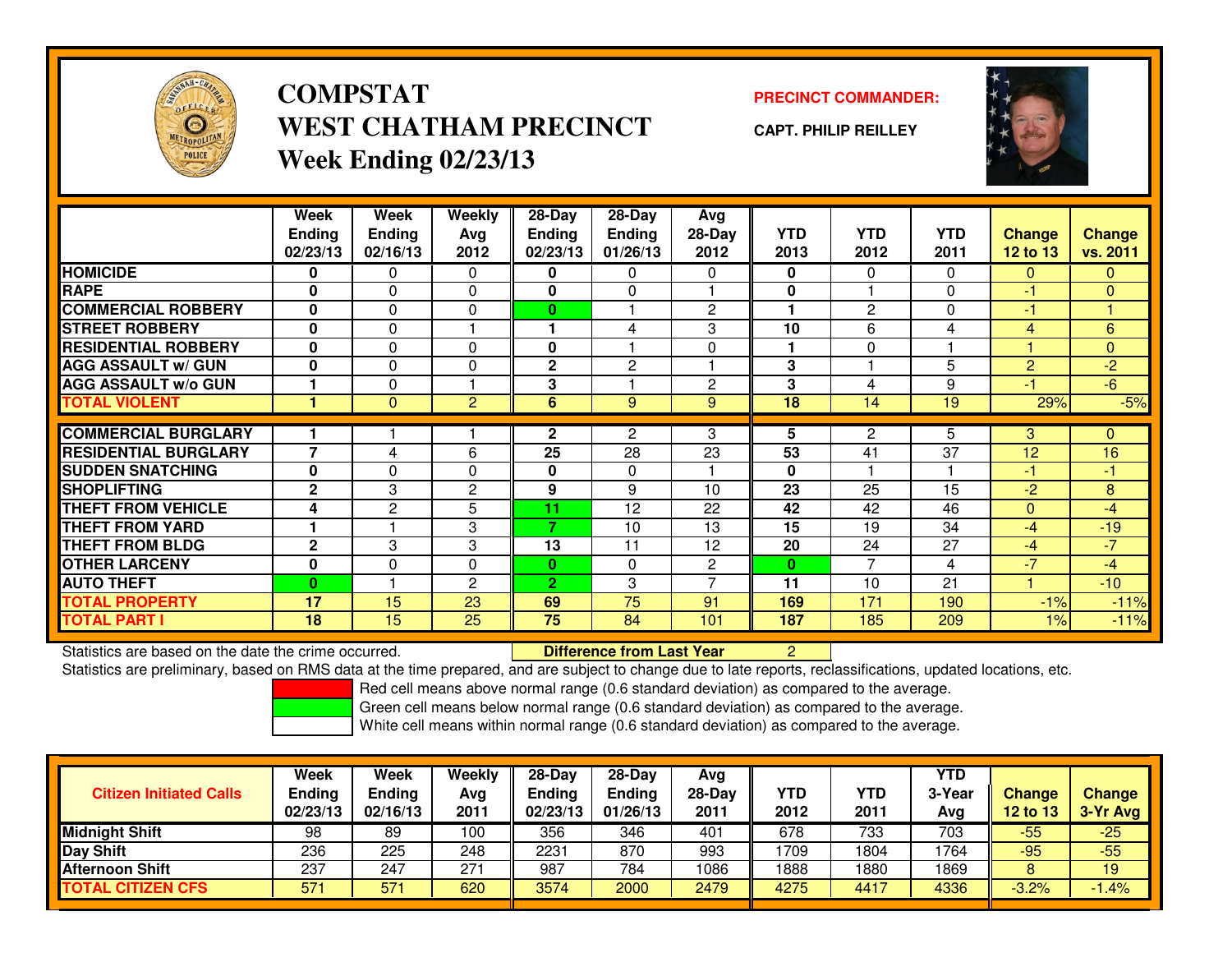

## **COMPSTATDOWNTOWN PRECINCTWeek Ending 02/23/13**

### **PRECINCT COMMANDER:**

**CAPT. MIKE WILKINS**

-34



|                             | Week           | Week           | <b>Weekly</b>  | $28-Day$        | $28-Day$      | Avg            |              |                |                |                |                |
|-----------------------------|----------------|----------------|----------------|-----------------|---------------|----------------|--------------|----------------|----------------|----------------|----------------|
|                             | <b>Ending</b>  | <b>Ending</b>  | Avg            | <b>Ending</b>   | <b>Ending</b> | $28-Day$       | <b>YTD</b>   | <b>YTD</b>     | <b>YTD</b>     | <b>Change</b>  | <b>Change</b>  |
|                             | 02/23/13       | 02/16/13       | 2012           | 02/23/13        | 01/26/13      | 2012           | 2013         | 2012           | 2011           | 12 to 13       | vs. 2011       |
| <b>HOMICIDE</b>             | 0              | 0              | $\Omega$       | 0               | 0             |                | 0            | 0              | 2              | $\mathbf{0}$   | $-2$           |
| <b>RAPE</b>                 | 0              | 0              | $\mathbf 0$    |                 |               | $\Omega$       |              | 0              | 0              |                |                |
| <b>COMMERCIAL ROBBERY</b>   |                | 0              | $\mathbf 0$    |                 | $\Omega$      |                |              | $\overline{2}$ | 0              | -1             |                |
| <b>STREET ROBBERY</b>       | $\bf{0}$       |                | 2              | 5               | 13            | 8              | 15           | 15             | 10             | $\Omega$       | 5              |
| <b>RESIDENTIAL ROBBERY</b>  | 0              | 0              | $\Omega$       |                 |               |                | $\mathbf{2}$ | 0              | 0              | 2              | $\overline{2}$ |
| <b>AGG ASSAULT w/ GUN</b>   | $\bf{0}$       | 0              |                | $\mathbf{2}$    | 2             | $\overline{2}$ | 5            | $\overline{2}$ | 5              | 3              | $\overline{0}$ |
| <b>AGG ASSAULT w/o GUN</b>  |                | 2              |                | 6               | 6             | 5              | 12           | 8              | 5              | $\overline{4}$ | $\overline{7}$ |
| <b>TOTAL VIOLENT</b>        | $\overline{2}$ | 3              | 4              | 16              | 23            | 17             | 36           | 27             | 22             | 33%            | 64%            |
| <b>COMMERCIAL BURGLARY</b>  | 0              |                |                | 0               |               | $\overline{2}$ |              | 7              | 6              | -6             | $-5$           |
|                             |                | 0              |                |                 |               |                |              |                |                |                |                |
| <b>RESIDENTIAL BURGLARY</b> | 3              | 2              | 3              | 10              | 12            | 12             | 23           | 31             | 18             | -8             | 5 <sup>1</sup> |
| <b>SUDDEN SNATCHING</b>     | $\bf{0}$       | 0              | $\Omega$       | $\mathbf{0}$    | 2             | $\overline{c}$ | 6            |                | 3              | 5              | 3              |
| <b>SHOPLIFTING</b>          |                | $\mathbf{2}$   | 3              | 12              | 16            | 11             | 22           | 25             | 21             | -3             |                |
| <b>THEFT FROM VEHICLE</b>   | 8              | 3              | 7              | 21              | 19            | 29             | 45           | 79             | 50             | $-34$          | $-5$           |
| <b>THEFT FROM YARD</b>      | $\bf{0}$       | $\overline{2}$ | 5              | 10              | 21            | 19             | 32           | 20             | 59             | 12             | $-27$          |
| <b>THEFT FROM BLDG</b>      |                | 5              | 5              | 12 <sub>2</sub> | 16            | 18             | 30           | 36             | 34             | -6             | $-4$           |
| <b>OTHER LARCENY</b>        | $\bf{0}$       |                |                |                 | 3             | $\overline{2}$ | $\mathbf{2}$ | 4              | $\overline{ }$ | $-2$           | $-5$           |
| <b>AUTO THEFT</b>           | $\bf{0}$       | 3              | $\overline{2}$ | 11              | 17            | 8              | 18           | 19             | 10             | $-1$           | 8              |
| <b>TOTAL PROPERTY</b>       | 13             | 18             | 25             | 77              | 107           | 104            | 179          | 222            | 208            | $-19%$         | $-14%$         |
| <b>TOTAL PART I</b>         | 15             | 21             | 30             | 93              | 130           | 121            | 215          | 249            | 230            | $-14%$         | $-7%$          |

Statistics are based on the date the crime occurred. **Difference from Last Year** 

Statistics are preliminary, based on RMS data at the time prepared, and are subject to change due to late reports, reclassifications, updated locations, etc.

Red cell means above normal range (0.6 standard deviation) as compared to the average.

Green cell means below normal range (0.6 standard deviation) as compared to the average.

| <b>Week</b>   | Week          | Weekly   | $28-Dav$      | $28-Dav$      | Avg      |            |      | <b>YTD</b> |               |                 |
|---------------|---------------|----------|---------------|---------------|----------|------------|------|------------|---------------|-----------------|
| <b>Ending</b> | <b>Ending</b> | Avg      | <b>Ending</b> | <b>Ending</b> | $28-Dav$ | <b>YTD</b> | YTD  | 3-Year     | <b>Change</b> | <b>Change</b>   |
|               |               |          |               |               |          |            |      |            |               | 3-Yr Avg        |
| 120           |               | 120      | 384           | 373           | 480      | 797        | 893  | 842        | -96           | $-45$           |
| 157           | 197           | 210      | 757           | 809           | 838      | 1448       | 1649 | 1515       | $-201$        | $-67$           |
| 180           | 175           | 222      | 732           | 784           | 889      | 1508       | 1521 | 1473       | $-13$         | 35              |
| 457           | 449           | 552      | 1873          | 1966          | 2207     | 3753       | 4063 | 3831       | $-7.6%$       | $-2.0%$         |
|               | 02/23/13      | 02/16/13 | 2011          | 02/23/13      | 01/26/13 | 2011       | 2012 | 2011       | Avg           | <b>12 to 13</b> |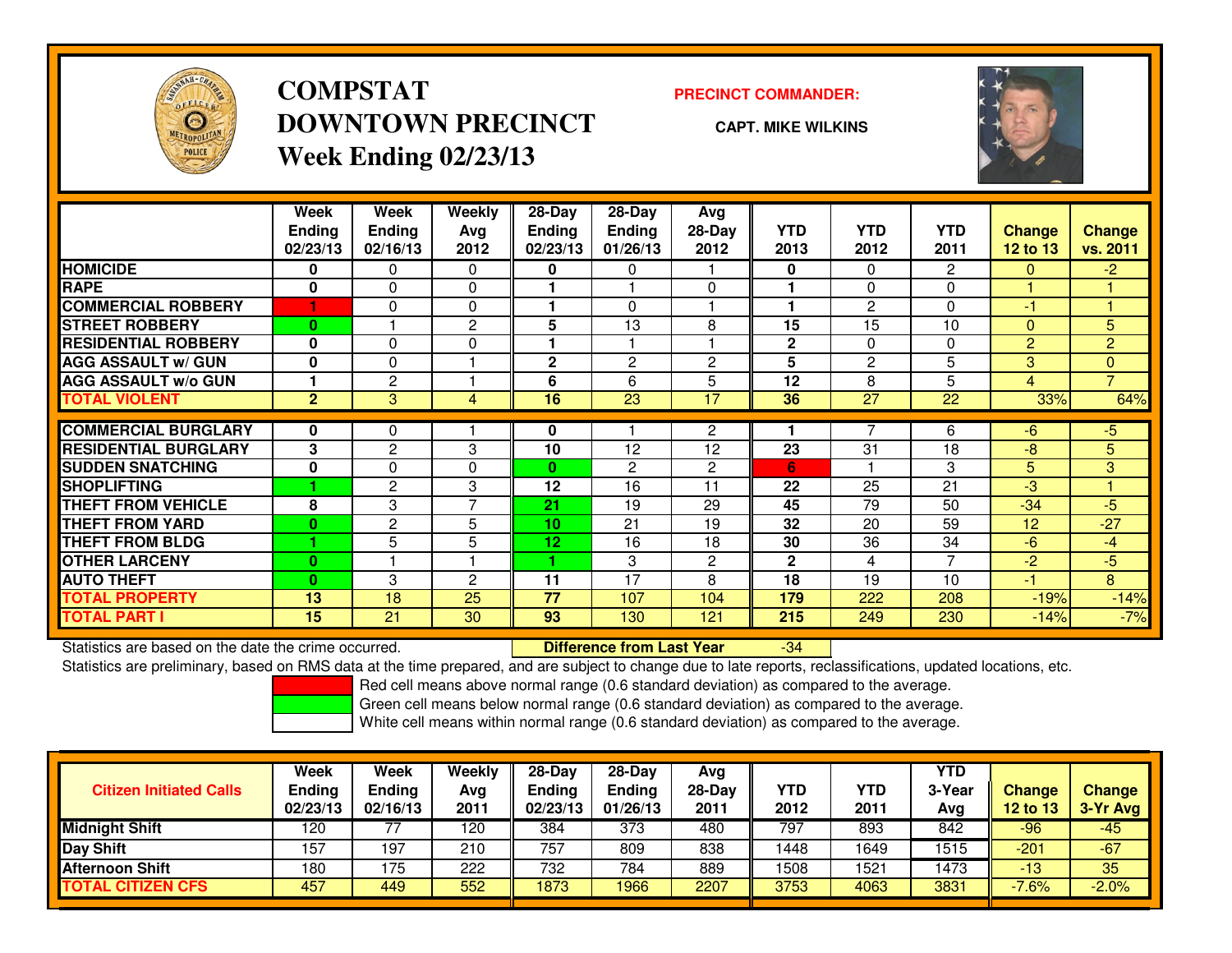

# **COMPSTATCENTRAL PRECINCT CAPT. DEVONN ADAMSWeek Ending 02/23/13**

**PRECINCT COMMANDER:**



|                             | Week<br><b>Ending</b><br>02/23/13 | <b>Week</b><br><b>Ending</b><br>02/16/13 | <b>Weekly</b><br>Ava<br>2012 | $28$ -Day<br>Ending<br>02/23/13 | $28 - Day$<br><b>Ending</b><br>01/26/13 | Avg<br>$28-Day$<br>2012 | <b>YTD</b><br>2013 | <b>YTD</b><br>2012 | <b>YTD</b><br>2011 | Change<br>12 to 13 | <b>Change</b><br>vs. 2011 |
|-----------------------------|-----------------------------------|------------------------------------------|------------------------------|---------------------------------|-----------------------------------------|-------------------------|--------------------|--------------------|--------------------|--------------------|---------------------------|
| <b>HOMICIDE</b>             | 0                                 | $\Omega$                                 | $\Omega$                     | 0                               | 0                                       |                         | $\mathbf{0}$       | $\overline{2}$     | 0                  | $-2$               | $\overline{0}$            |
| <b>RAPE</b>                 | 0                                 | $\Omega$                                 | $\Omega$                     | 0                               | 0                                       | 0                       |                    | $\Omega$           | $\overline{c}$     |                    | -1                        |
| <b>COMMERCIAL ROBBERY</b>   | 0                                 | $\Omega$                                 | $\Omega$                     | $\bf{0}$                        | 0                                       | $\overline{2}$          | $\mathbf{2}$       | 3                  | $\overline{2}$     | -1                 | $\Omega$                  |
| <b>STREET ROBBERY</b>       | 3                                 |                                          | $\overline{c}$               | 6                               | 5                                       | 7                       | 12                 | 13                 | 19                 | -1                 | $-7$                      |
| <b>RESIDENTIAL ROBBERY</b>  | $\mathbf{0}$                      | $\Omega$                                 | $\Omega$                     | 0                               |                                         | $\Omega$                |                    | $\Omega$           | $\Omega$           |                    |                           |
| <b>AGG ASSAULT w/ GUN</b>   | $\overline{2}$                    |                                          |                              | 4                               | 3                                       | 4                       | 9                  | 6                  | 5                  | 3                  | $\overline{4}$            |
| <b>AGG ASSAULT w/o GUN</b>  | $\overline{2}$                    |                                          |                              | 8                               | 8                                       | 3                       | 13                 | 6                  | 4                  | $\overline{ }$     | 9                         |
| <b>TOTAL VIOLENT</b>        | $\overline{7}$                    | 3                                        | 4                            | 18                              | 17                                      | 16                      | 38                 | 30                 | 32                 | 27%                | 19%                       |
|                             |                                   |                                          |                              |                                 |                                         |                         |                    |                    |                    |                    |                           |
| <b>COMMERCIAL BURGLARY</b>  | В'                                |                                          |                              | 5                               | 2                                       | 4                       | 6                  | 9                  | 21                 | $-3$               | $-15$                     |
| <b>RESIDENTIAL BURGLARY</b> | 9                                 | 8                                        | 10                           | 35                              | 32                                      | 39                      | 66                 | 63                 | 59                 | 3                  | $\overline{7}$            |
| <b>SUDDEN SNATCHING</b>     | $\mathbf 0$                       | $\Omega$                                 | $\Omega$                     | 3                               | 3                                       |                         | 3                  | 3                  | 4                  | $\Omega$           | $-1$                      |
| <b>SHOPLIFTING</b>          | $\mathbf{2}$                      |                                          |                              | 7                               | 9                                       | 4                       | 15                 | 5                  | 11                 | 10                 | $\overline{4}$            |
| <b>THEFT FROM VEHICLE</b>   | 3                                 | 2                                        | 9                            | 15                              | 23                                      | 35                      | 56                 | 74                 | 56                 | $-18$              | $\Omega$                  |
| <b>THEFT FROM YARD</b>      | $\bf{0}$                          | 2                                        | 5                            | 9                               | 11                                      | 20                      | 21                 | 40                 | 71                 | $-19$              | $-50$                     |
| <b>THEFT FROM BLDG</b>      | 6                                 | 2                                        | 3                            | 17                              | 16                                      | 12                      | 31                 | 35                 | 45                 | $-4$               | $-14$                     |
| <b>OTHER LARCENY</b>        | $\mathbf 0$                       | $\Omega$                                 | 0                            | $\mathbf 2$                     |                                         |                         | 3                  | 3                  | 6                  | $\mathbf{0}$       | $-3$                      |
| <b>AUTO THEFT</b>           | $\mathbf{2}$                      | 3                                        | 3                            | 11                              | 14                                      | 12                      | 23                 | 20                 | 21                 | 3                  | $\overline{2}$            |
| <b>TOTAL PROPERTY</b>       | 25                                | 19                                       | 32                           | 104                             | 111                                     | 128                     | 224                | 252                | 294                | $-11%$             | $-24%$                    |
| <b>TOTAL PART I</b>         | 32                                | 22                                       | 36                           | 122                             | 128                                     | 145                     | 262                | 282                | 326                | $-7%$              | $-20%$                    |

Statistics are based on the date the crime occurred. **Difference from Last Year** 

Statistics are based on the date the crime occurred. **Externee the Luid Confference from Last Year Theoren 1990**<br>Statistics are preliminary, based on RMS data at the time prepared, and are subject to change due to late rep

Red cell means above normal range (0.6 standard deviation) as compared to the average.

Green cell means below normal range (0.6 standard deviation) as compared to the average.

| <b>Citizen Initiated Calls</b> | <b>Week</b><br><b>Ending</b><br>02/23/13 | Week<br>Ending<br>02/16/13 | Weekly<br>Avg<br>2011 | $28-Day$<br><b>Ending</b><br>02/23/13 | $28-Dav$<br><b>Ending</b><br>01/26/13 | Avg<br>$28-Day$<br>2011 | <b>YTD</b><br>2012 | YTD<br>2011 | <b>YTD</b><br>3-Year<br>Avg | Change<br>12 to 13 | <b>Change</b><br>3-Yr Avg |
|--------------------------------|------------------------------------------|----------------------------|-----------------------|---------------------------------------|---------------------------------------|-------------------------|--------------------|-------------|-----------------------------|--------------------|---------------------------|
| <b>Midnight Shift</b>          | 96                                       | 118                        | 116                   | 425                                   | 418                                   | 463                     | 806                | 883         | 829                         | $-77$              | $-23$                     |
| Day Shift                      | 250                                      | 232                        | 269                   | 963                                   | 964                                   | 1078                    | 1819               | 2083        | 1786                        | $-264$             | 33                        |
| <b>Afternoon Shift</b>         | 249                                      | 263                        | 291                   | 1014                                  | 1008                                  | 163                     | 1942               | 2082        | 1999                        | $-140$             | $-57$                     |
| <b>TOTAL CITIZEN CFS</b>       | 595                                      | 613                        | 676                   | 2402                                  | 2390                                  | 2704                    | 4567               | 5048        | 4613                        | $-9.5%$            | $-1.0%$                   |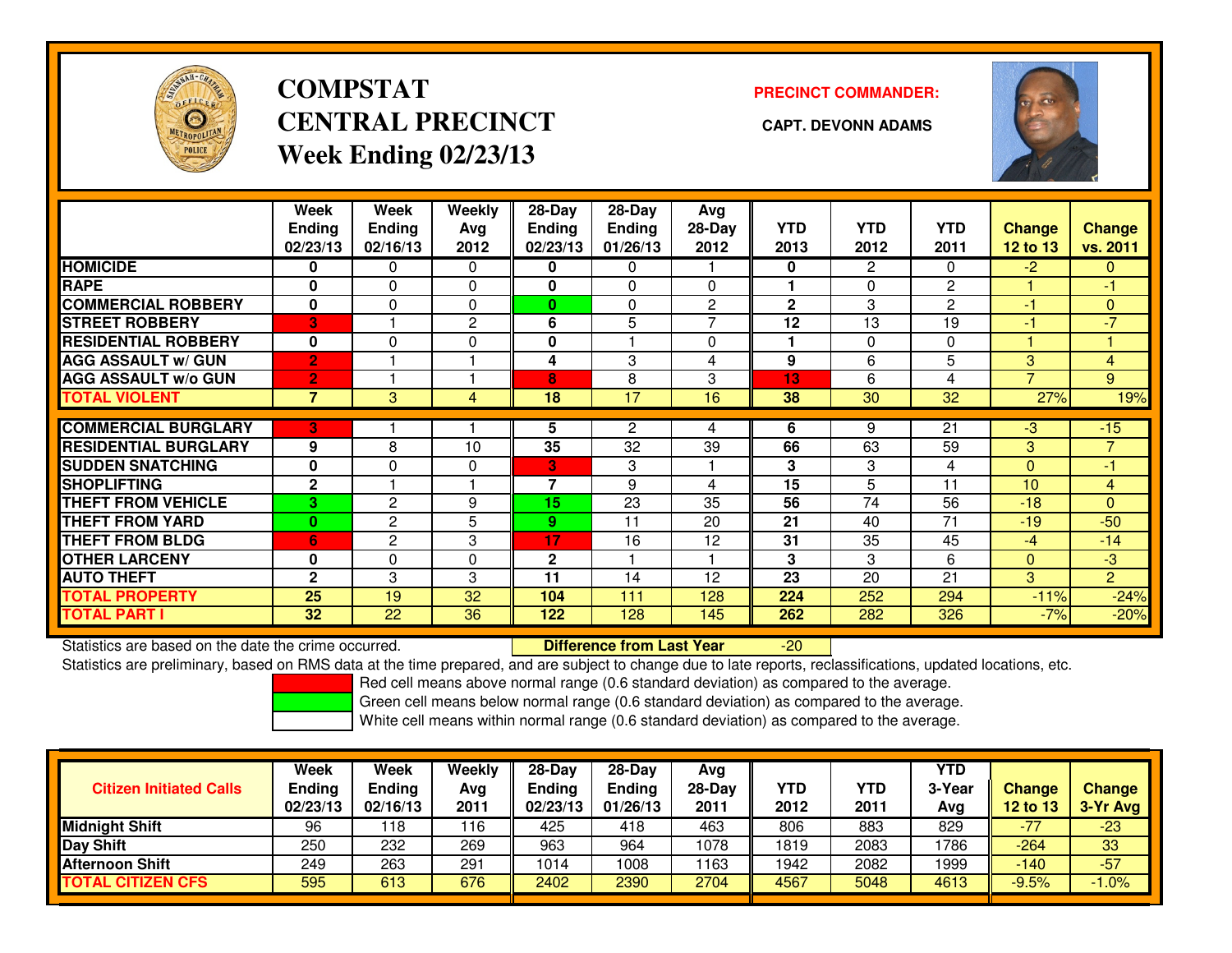

**COMPSTATSOUTHSIDE PRECINCT CAPT. DEAN FAGERSTROMWeek Ending 02/23/13**

### **PRECINCT COMMANDER:**



|                             | Week<br><b>Ending</b><br>02/23/13 | Week<br><b>Ending</b><br>02/16/13 | Weekly<br>Ava<br>2012 | 28-Day<br>Ending<br>02/23/13 | $28 - Day$<br>Ending<br>01/26/13 | Avg<br>28-Day<br>2012 | <b>YTD</b><br>2013       | <b>YTD</b><br>2012 | <b>YTD</b><br>2011 | <b>Change</b><br><b>12 to 13</b> | <b>Change</b><br>vs. 2011 |
|-----------------------------|-----------------------------------|-----------------------------------|-----------------------|------------------------------|----------------------------------|-----------------------|--------------------------|--------------------|--------------------|----------------------------------|---------------------------|
| <b>HOMICIDE</b>             | 0                                 | 0                                 | $\Omega$              | 0                            | $\overline{2}$                   | $\Omega$              | $\mathbf{2}$             | 0                  | 3                  | $\overline{2}$                   | $-1$                      |
| <b>RAPE</b>                 | 0                                 | 0                                 | $\mathbf 0$           |                              |                                  | $\Omega$              |                          |                    | 2                  | $\mathbf{0}$                     | $\blacksquare$            |
| <b>COMMERCIAL ROBBERY</b>   | $\bf{0}$                          | 0                                 |                       | 0                            | $\Omega$                         | 3                     |                          | 4                  | 2                  | -3                               | $-1$                      |
| <b>STREET ROBBERY</b>       | $\bf{0}$                          | 0                                 |                       | 0                            | $\Omega$                         | 4                     |                          | 4                  | 7                  | -3                               | $-6$                      |
| <b>RESIDENTIAL ROBBERY</b>  | 0                                 | 0                                 | $\Omega$              |                              |                                  |                       |                          | 2                  | 2                  | -1                               | -1                        |
| <b>AGG ASSAULT w/ GUN</b>   | и                                 | 0                                 | $\Omega$              | $\overline{2}$               | $\overline{c}$                   |                       | 4                        | 2                  | 2                  | 2                                | $\overline{2}$            |
| <b>AGG ASSAULT w/o GUN</b>  | 0                                 | 3                                 |                       | 6                            | 6                                | 2                     | 8                        |                    |                    | $\overline{7}$                   | $\overline{7}$            |
| <b>TOTAL VIOLENT</b>        | 1                                 | 3                                 | 3                     | 10                           | 12                               | 12                    | 18                       | 14                 | 19                 | 29%                              | $-5%$                     |
|                             |                                   |                                   |                       |                              |                                  |                       |                          |                    |                    |                                  |                           |
| <b>COMMERCIAL BURGLARY</b>  | 0                                 | 0                                 |                       |                              |                                  | 6                     | 4                        | 21                 | 5                  | $-17$                            | -1                        |
| <b>RESIDENTIAL BURGLARY</b> | 3                                 | 7                                 | 8                     | 25                           | 29                               | 31                    | 59                       | 63                 | 50                 | $-4$                             | 9                         |
| <b>SUDDEN SNATCHING</b>     | $\bf{0}$                          | 0                                 | $\Omega$              | 0                            | $\Omega$                         |                       | 0                        | 2                  | 0                  | -2                               | $\Omega$                  |
| <b>SHOPLIFTING</b>          | 5.                                | 18                                | 14                    | 41                           | 52                               | 57                    | 82                       | 112                | 121                | $-30$                            | $-39$                     |
| <b>THEFT FROM VEHICLE</b>   | 4                                 | $\mathbf{2}$                      | 8                     | 22                           | 27                               | 33                    | 82                       | 44                 | 32                 | 38                               | 50                        |
| <b>THEFT FROM YARD</b>      | 0                                 |                                   | 3                     | 5.                           | 6                                | 13                    | 14                       | 39                 | 25                 | $-25$                            | $-11$                     |
| <b>THEFT FROM BLDG</b>      | 5                                 | $\overline{2}$                    | 5                     | 15                           | 13                               | 19                    | 26                       | 38                 | 36                 | $-12$                            | $-10$                     |
| <b>OTHER LARCENY</b>        |                                   |                                   | $\mathbf 0$           | 5                            | 4                                | 2                     | $\overline{\phantom{a}}$ | 6                  | 0                  |                                  | $\overline{7}$            |
| <b>AUTO THEFT</b>           | $\mathbf{2}$                      | $\overline{2}$                    | 3                     | 9                            | 12                               | 13                    | 22                       | 19                 | 11                 | 3                                | 11                        |
| <b>TOTAL PROPERTY</b>       | 20                                | 33                                | 43                    | 123                          | 144                              | 173                   | 296                      | 344                | 280                | $-14%$                           | 6%                        |
| <b>TOTAL PART I</b>         | 21                                | 36                                | 46                    | 133                          | 156                              | 185                   | 314                      | 358                | 299                | $-12%$                           | 5%                        |

Statistics are based on the date the crime occurred. **Difference from Last Year** 

-44

Statistics are preliminary, based on RMS data at the time prepared, and are subject to change due to late reports, reclassifications, updated locations, etc.

Red cell means above normal range (0.6 standard deviation) as compared to the average.

Green cell means below normal range (0.6 standard deviation) as compared to the average.

| <b>Citizen Initiated Calls</b> | <b>Week</b><br><b>Ending</b><br>02/23/13 | Week<br><b>Ending</b><br>02/16/13 | Weekly<br>Avg<br>2011 | $28-Day$<br><b>Ending</b><br>02/23/13 | 28-Day<br><b>Ending</b><br>01/26/13 | Ava<br>28-Dav<br>2011 | YTD<br>2012 | YTD<br>2011 | <b>YTD</b><br>3-Year<br>Avg | <b>Change</b><br><b>12 to 13</b> | <b>Change</b><br>3-Yr Avg |
|--------------------------------|------------------------------------------|-----------------------------------|-----------------------|---------------------------------------|-------------------------------------|-----------------------|-------------|-------------|-----------------------------|----------------------------------|---------------------------|
| <b>Midnight Shift</b>          | 69                                       | 78                                | 91                    | 286                                   | 334                                 | 363                   | 586         | 674         | 641                         | $-88$                            | $-55$                     |
| Day Shift                      | 217                                      | 245                               | 239                   | 907                                   | 892                                 | 956                   | 1707        | 1934        | 1786                        | $-227$                           | $-79$                     |
| <b>Afternoon Shift</b>         | 201                                      | 245                               | 253                   | 887                                   | 905                                 | 1012                  | 1715        | 1847        | 1738                        | $-132$                           | $-23$                     |
| <b>TOTAL CITIZEN CFS</b>       | 487                                      | 568                               | 583                   | 2080                                  | 2131                                | 2330                  | 4008        | 4455        | 4164                        | $-10.0\%$                        | $-3.8%$                   |
|                                |                                          |                                   |                       |                                       |                                     |                       |             |             |                             |                                  |                           |